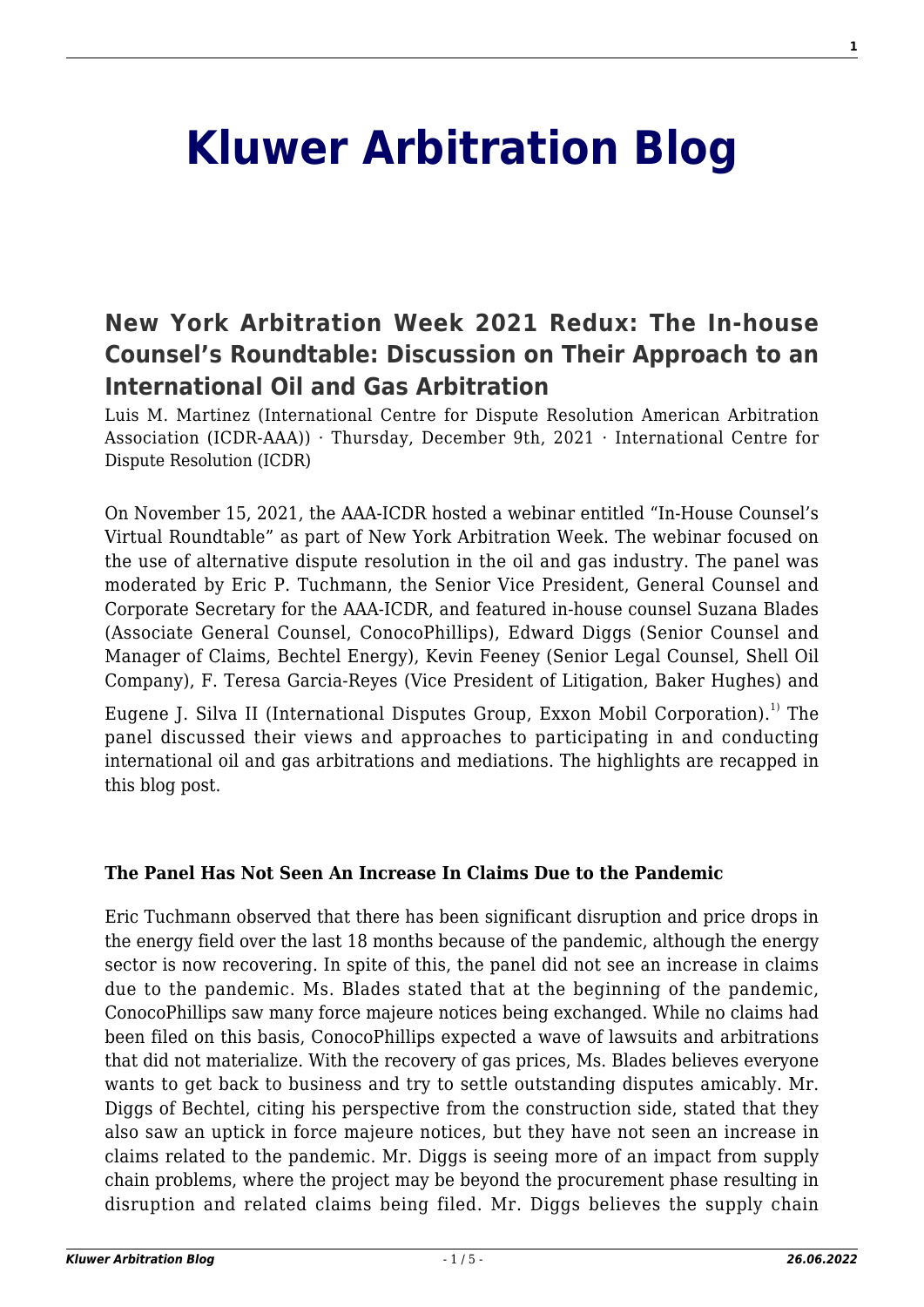problems are because of pandemic-related uncertainty and differing restrictions across the country. Due to the foregoing, claims are not being pressed because they are difficult to quantify. Mr. Silva of Exxon Mobil echoed the experiences and expectations shared by Ms. Blades and Mr. Diggs.

Ms. Garcia-Reyes of Baker Hughes noted that while she has not seen as many force majeure claims as expected, the issues arisen have been interesting. For example, usually with a claim based on force majeure, the parties are aligned as when an event occurs, but with the pandemic, parties situated at different parts of the supply chain experiencing disruptions have taken differing positions regarding whether delays were due to force majeure qualifying events. Ms. Blades added that both Winter Storm Uri (which hit the Texas region in February 2021) and the pandemic raised very interesting questions from a legal perspective about force majeure, as companies found themselves on both sides of the equation (both issuing and receiving force majeure notices), which raised consistency questions regarding the positions taken on these issues.

### **The Panels' Perspective On In-Person Versus Virtual Hearings**

The discussion then moved to the panel's perspectives on in-person and virtual hearings, in light of their experiences during the pandemic. Now that everyone is experienced with virtual hearings and the choice exists, the panel considered whether virtual hearings are here to stay. Mr. Tuchmann prefaced the discussion by noting that the virtual hearing technology now being used had been around for some time at the AAA-ICDR, although there was not much demand for it pre-pandemic.

Ms. Garcia-Reyes' experiences in virtual mediations converted her to a believer. She believes that in some cases, virtual mediations can be more effective, due to reduced travel costs and the ability to schedule the virtual option quickly. Moreover, having heard that mediators believe it is beneficial to have parties in a room for an extended period, as they are "worn down" and more susceptible to an agreement, Ms. Garcia-Reyes noted that long virtual hearings have the same effect and would certainly motivate her to reach a settlement if possible. As for arbitrations, she stated that the jury is still out. For smaller cases for shorter periods, virtual hearings work well, but she has not formed an opinion on longer cases. Mr. Feeney agreed on in-person hearings for larger cases, which minimize distractions and ensure useful interactions.

Mr. Silva stated that virtual hearings work best for procedural issues but prefers inperson hearings, especially in the international arena where there is great value in personal contacts and interactions, which ultimately provide a better result. In the AAA-ICDR's experience as it relates to international cases, Mr. Tuchmann stated that it has been difficult to hold hearings in person; and while there was early reluctance to proceed virtually, more parties are now opting in for the virtual option.

Despite consensus that the legal profession is often conservative, Mr. Diggs has been impressed by the speed of alternative dispute resolution's pivot to virtual proceedings and the growth of related technology, which has led to new views on how best to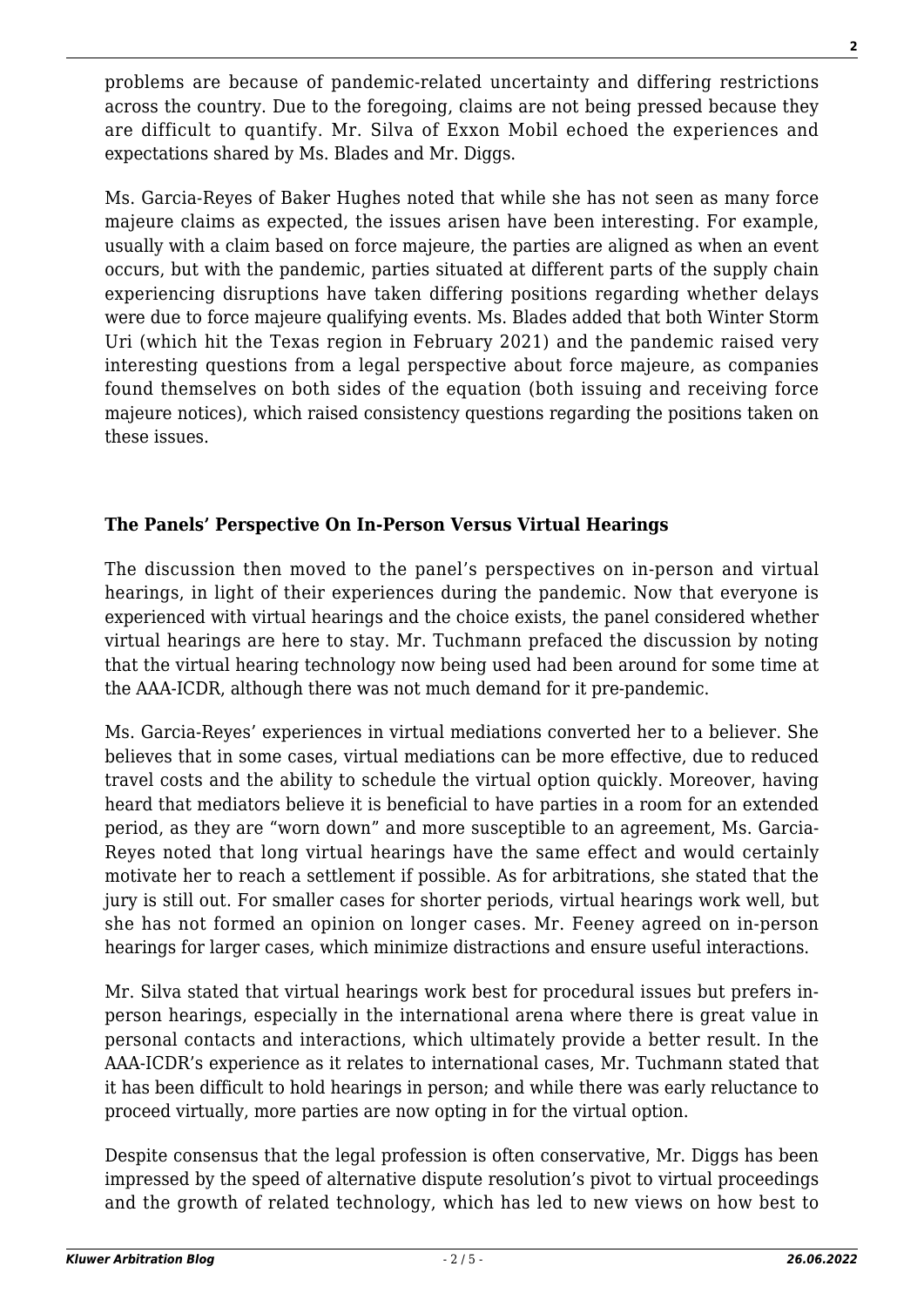select counsel, for example, by selecting those who are experienced with this technology. However, Mr. Diggs remains skeptical about how effectively technology allows for presentation of documents and visuals in virtual proceedings.

#### **The Panel's Perspective on Adding Mediation Clauses to Agreements**

Citing the panel's positive experiences with virtual mediations, Mr. Tuchmann asked if this has led to the incorporation of mediation clauses in agreements. Ms. Blades stated that ConocoPhillips has always been a proponent of mediation and considers using it in all cases, but virtual mediations are not part of an adopted company policy.

Mr. Feeney stated that he is generally a proponent of mediation. Mr. Feeney reminds stakeholders that they are in the energy business, not the legal disputes business, and therefore mediation presents a commercially-oriented exit ramp for the dispute that is sometimes better for the business as a whole. Mr. Silva stated that direct communications between parties is an important successful component of dispute resolution. Similarly, Mr. Diggs stated that litigation is the last resort once a dispute has arisen, so he is often looking for an amicable resolution, and mediation offers one such solution. Mr. Diggs added that he has had more success settling cases with senior management level, so he ensures that contracts always include an early opportunity for senior management to try resolving the matter.

#### **The Panelists' Perspectives on the Arbitrator Pool**

Mr. Tuchmann asked the panel for thoughts on arbitrator selection. Mr. Diggs stated that there are great arbitrators, but he is concerned that he is not seeing the next generation of arbitrators who have the experience needed for complex cases. He recognized the challenge arbitral institutions face, because parties often re-appoint the same arbitrators in future cases. Mr. Silva stated that one of the greatest challenges for the development of younger arbitrators is that users need to be more flexible in who they are selecting and opt for younger attorneys who are still developing their careers and expertise. Ms. Garcia-Reyes echoed that sentiment. She added that corporate counsel has a duty to develop the next generation as well. In some of the smaller and medium cases, corporate counsel can take a chance on some of the unknown prospective arbitrators who perhaps have received positive feedback in other arbitrations. Ms. Blades agreed and stated that in-house counsel need to communicate to outside counsel the expectation of a diverse arbitrator list. She noted that arbitral institutions have a huge role to play in suggesting and promoting women and candidates who are more diverse so they can obtain experience and develop a record of accomplishment. Mr. Feeney agreed and stated that Shell is a signatory of the ERA pledge. In one case, Shell received a list that was not as diverse as they had hoped and he was told that it was because they were looking for a high level of experience. With further discussion and review, Mr. Feeney added that they were able to ultimately find a person who was bright, capable, and able to cut their teeth on the particular matter. He concluded that it does take that type of deliberate action to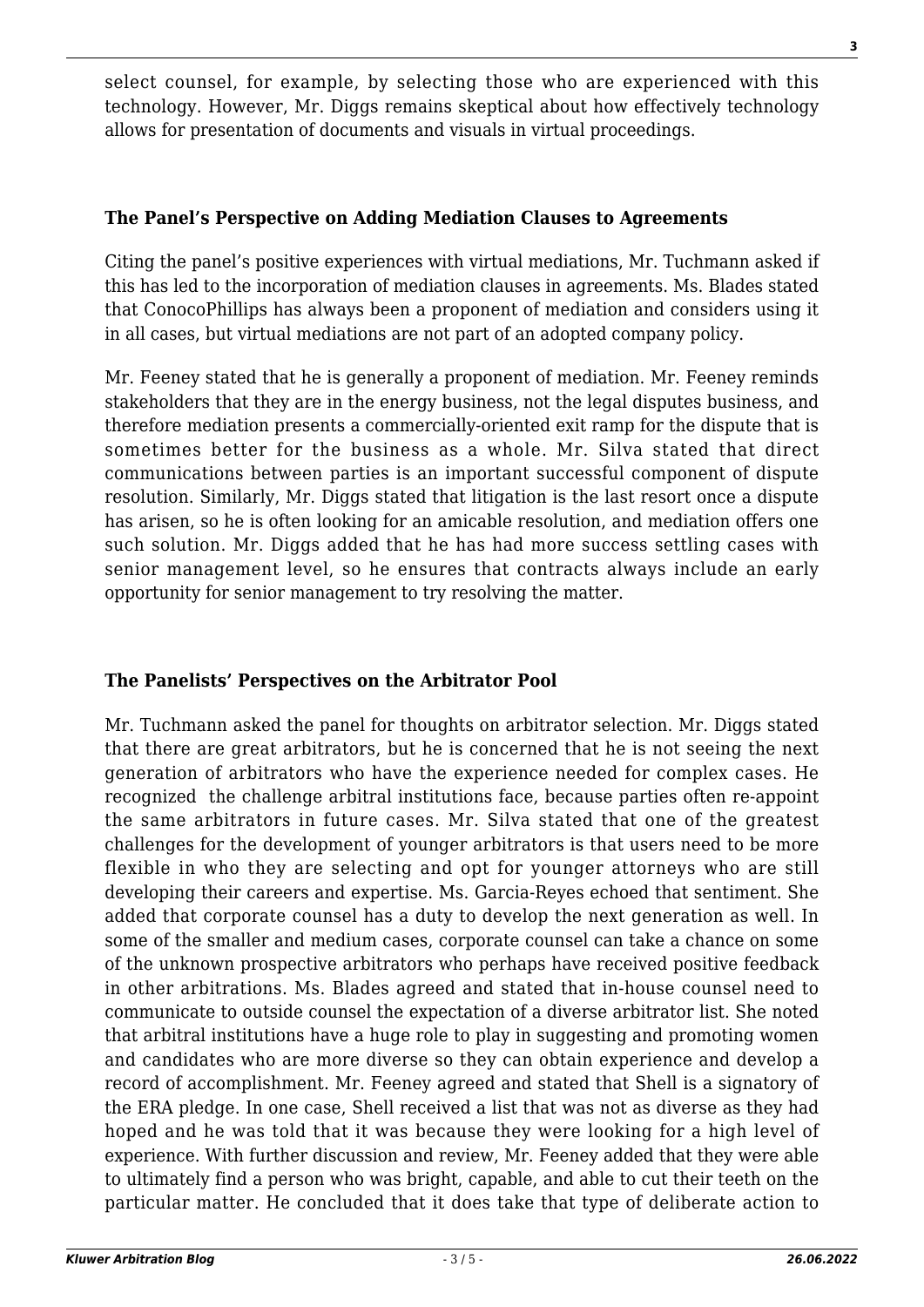develop the next wave of diverse arbitrators. Ms. Blades agreed and noted that arbitrators interested in developing their careers work hard and dedicate their time to these cases. Mr. Tuchmann welcomed the panel's view regarding these suggestions and added that the AAA-ICDR encourages diverse candidates to apply to its international panel each year and hopes that it will be able to increase the selection of these new arbitrators who have fantastic backgrounds.

#### *A recordings of this program is available [here](https://www.icdr.org/index.php/young-and-international), and Kluwer Arbitration Blog's full coverage of New York Arbitration Week is available [here.](http://arbitrationblog.kluwerarbitration.com/category/archives/new-york-arbitration-week/)*

*To make sure you do not miss out on regular updates from the Kluwer Arbitration Blog, please subscribe [here](http://arbitrationblog.kluwerarbitration.com/newsletter/). To submit a proposal for a blog post, please consult our [Editorial Guidelines.](http://arbitrationblog.kluwerarbitration.com/editorial-guidelines/)*

#### **Profile Navigator and Relationship Indicator**

Offers 6,200+ data-driven arbitrator, expert witness and counsel profiles and the ability to explore relationships of 13,500+ arbitration practitioners and experts for potential conflicts of interest.

[Learn how](https://www.wolterskluwer.com/en/solutions/kluwerarbitration/practiceplus?utm_source=arbitrationblog&utm_medium=articleCTA&utm_campaign=article-banner) **[Kluwer Arbitration Practice Plus](https://www.wolterskluwer.com/en/solutions/kluwerarbitration/practiceplus?utm_source=arbitrationblog&utm_medium=articleCTA&utm_campaign=article-banner)** [can support you.](https://www.wolterskluwer.com/en/solutions/kluwerarbitration/practiceplus?utm_source=arbitrationblog&utm_medium=articleCTA&utm_campaign=article-banner)



#### References

**<sup>↑1</sup>** The panelists made clear that the views expressed were their own and not necessarily the views of the companies they represent companies they represent.